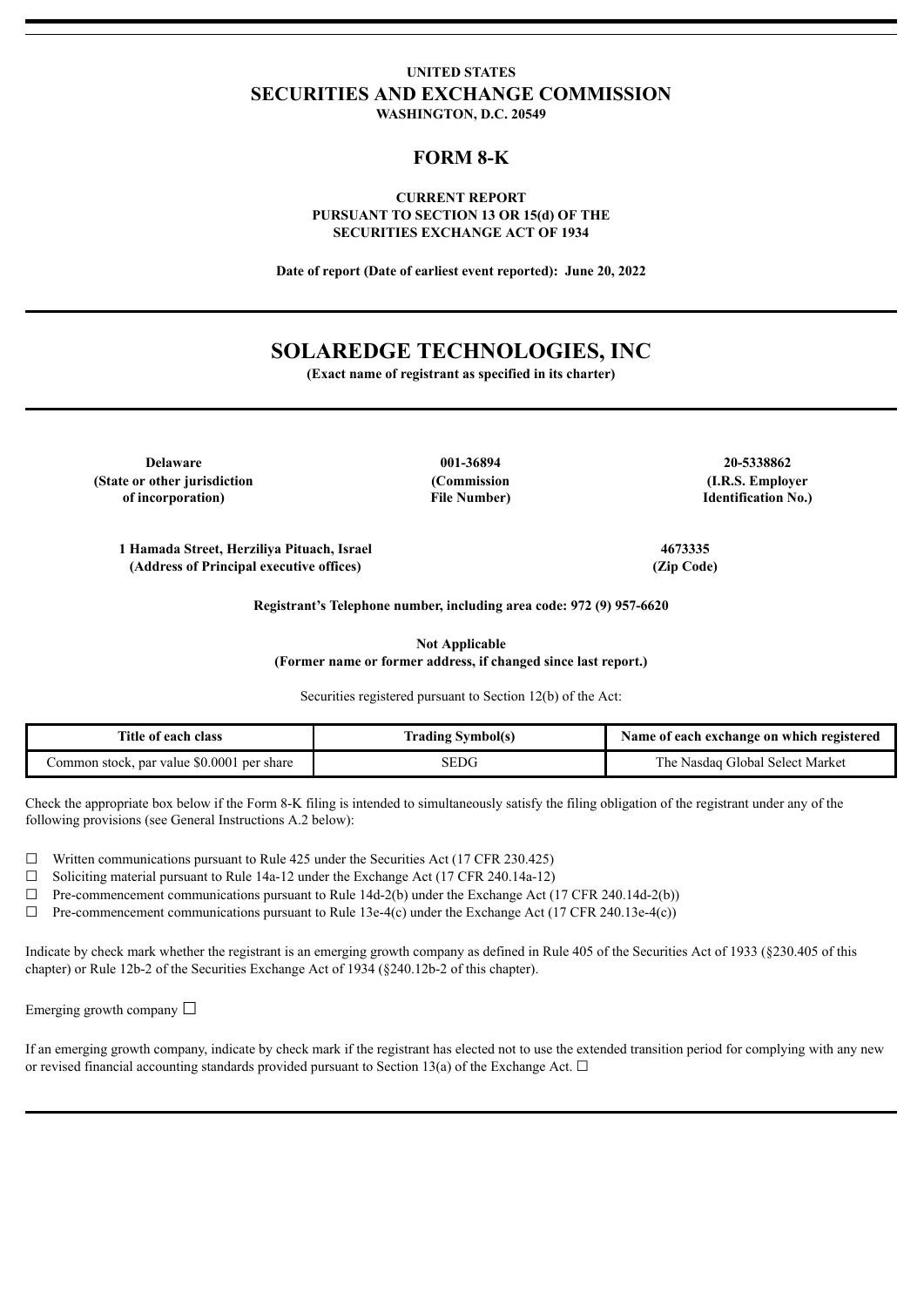#### **Item 5.07. Submission of Matters to a Vote of Security Holders.**

SolarEdge Technologies, Inc. (the "Company") held an annual meeting of stockholders on June 20, 2022 (the "Annual Meeting"). At the Annual Meeting, the stockholders voted on three matters: the election of Ms. Betsy Atkins and Mr. Dirk Hoke as Class I members of the Board of Directors, ratification of the appointment of Ernst & Young LP ("EY") as the Company's auditors for the year ending December 31, 2022, and approval, on an advisory and non-binding basis, of the compensation of the Company's named executive officers.

## **Proposal No. 1. Election of Directors.**

The following nominees were elected as Class I directors, each to hold office until the third annual meeting following the Annual Meeting or until his or her successor is elected and qualified, by the vote set forth below:

|                  | For        | Against    | Abstain | <b>Broker</b><br><b>Non-Votes</b> |
|------------------|------------|------------|---------|-----------------------------------|
| Ms. Betsy Atkins | 22,270,079 | 16,574,901 | 888,485 | 3,331,034                         |
| Mr. Dirk Hoke    | 37,806,825 | 1,911,089  | 15,551  | 3,331,034                         |

## **Proposal No. 2. Ratification of Appointment of Registered Public Accounting Firm.**

The appointment of EY as the Company's independent registered public accounting firm for the year ending December 31, 2022 was ratified by the vote set forth below:

| For        | Against | Abstain | <b>Broker</b><br><b>Non-Votes</b> |
|------------|---------|---------|-----------------------------------|
| 42,433,412 | 617,213 | 13,874  |                                   |

#### **Proposal No. 3. Advisory Vote to Approve the Compensation of our Named Executive Officers.**

The compensation of our named executive officers as disclosed in the proxy statement was approved in an advisory vote, as set forth below:

| For        | Against   | Abstain | <b>Broker Non-Votes</b> |
|------------|-----------|---------|-------------------------|
| 33,945,758 | 5,167,653 | 620,054 | 3,331,034               |